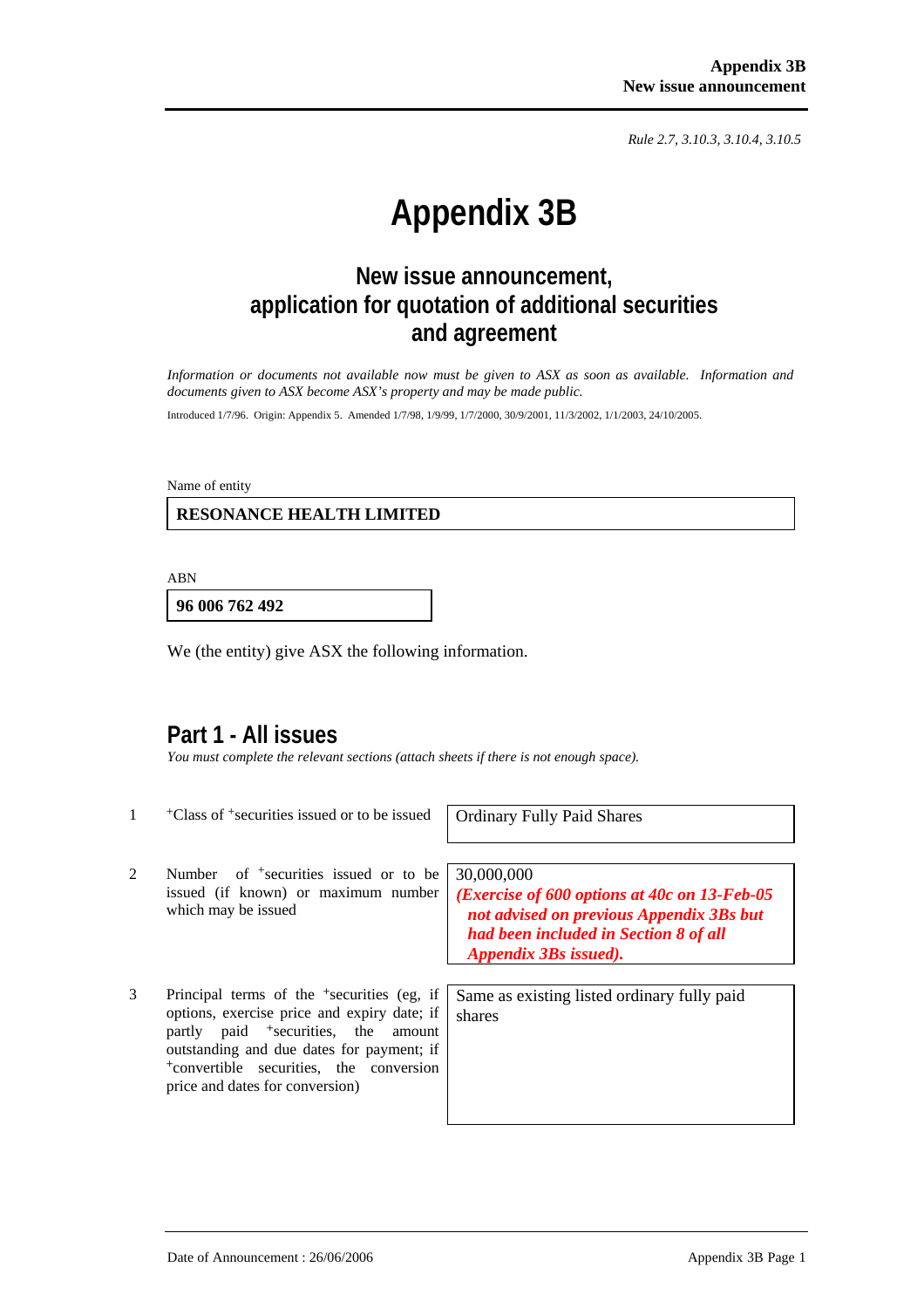4 Do the +securities rank equally in all respects from the date of allotment with an existing +class of quoted +securities? If the additional securities do not rank equally, please state: • the date from which they do • the extent to which they participate for the next dividend, (in the case of a trust, distribution) or interest payment • the extent to which they do not rank equally, other than in relation to the next dividend, distribution or interest payment The securities will rank equally in all respects with existing ordinary shares from the date of allotment. 5 Issue price or consideration 2 cents per new ordinary fully paid share 6 Purpose of the issue (If issued as consideration for the acquisition of assets, clearly identify those assets) The purpose of the issue fills part of shortfall for the 3 for 4 Entitlement issue to raise additional capital for the continuation of the FerriScan® business. The funds are also to be used for the continued R&D efforts for the fibrosis testing technology and to provide additional working capital for general corporate purposes. 7 Dates of entering <sup>+</sup>securities into uncertificated holdings or despatch of certificates 22 September 2006 Number | +Class 8 Number and +class of all +securities quoted on ASX (*including* the securities in clause 2 if applicable) 346,507,227 47,798,794 20,604,594 Ordinary Shares Options – 15c on or before 15/1/07 Options – 40c on or before 15/1/08

(continued next page)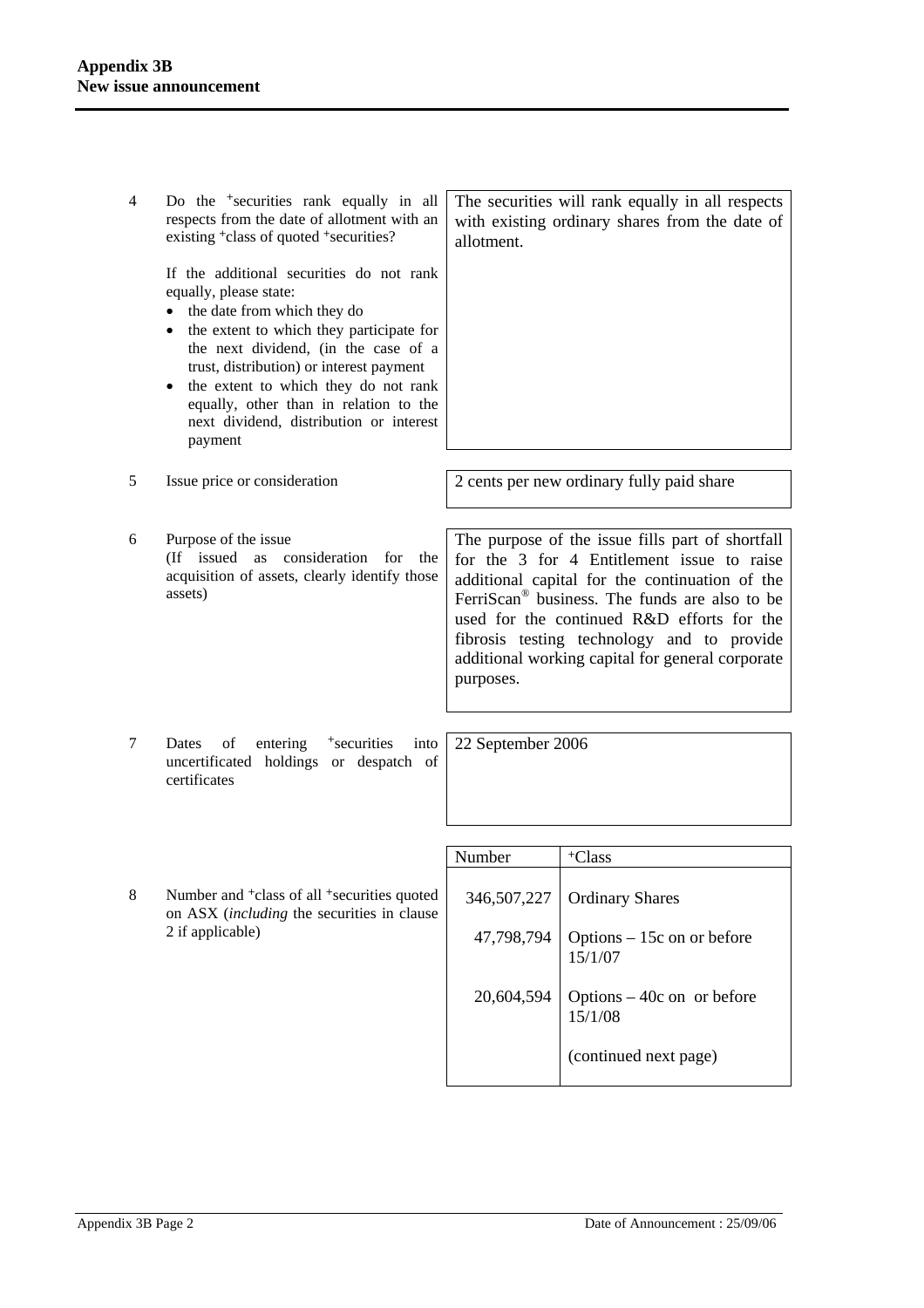|   |                                                                                                                                                  | Number     | <sup>+</sup> Class                        |
|---|--------------------------------------------------------------------------------------------------------------------------------------------------|------------|-------------------------------------------|
| 9 | Number and <sup>+</sup> class of all <sup>+</sup> securities <b>not</b><br>quoted on ASX (including the securities in<br>clause 2 if applicable) | 800,000    | Options – 40c on or before<br>07/07/2009  |
|   |                                                                                                                                                  | 1,600,000  | Options $-30c$ on or before<br>07/07/2009 |
|   |                                                                                                                                                  | 4,000,000  | Options - 20c on or before<br>12/11/2007  |
|   |                                                                                                                                                  | 3,333,341  | Options $-20c$ on or before<br>06/12/2007 |
|   |                                                                                                                                                  | 3,333,325  | Options $-30c$ on or before<br>06/12/2007 |
|   |                                                                                                                                                  | 3,333,342  | Options $-20c$ on or before<br>01/02/2008 |
|   |                                                                                                                                                  | 3,333,325  | Options $-30c$ on or before<br>01/02/2008 |
|   |                                                                                                                                                  | 500,000    | Options $-25c$ on or before<br>31/05/2007 |
|   |                                                                                                                                                  | 1,000,000  | Options $-30c$ on or before<br>31/05/2008 |
|   |                                                                                                                                                  |            | <b>Incentive Shares</b>                   |
|   |                                                                                                                                                  | 13,000,000 | Incentive shares - F class                |
|   |                                                                                                                                                  | 3,000,000  | Incentive shares - G class                |
|   |                                                                                                                                                  |            | (continued next page)                     |
|   |                                                                                                                                                  |            |                                           |
|   |                                                                                                                                                  |            |                                           |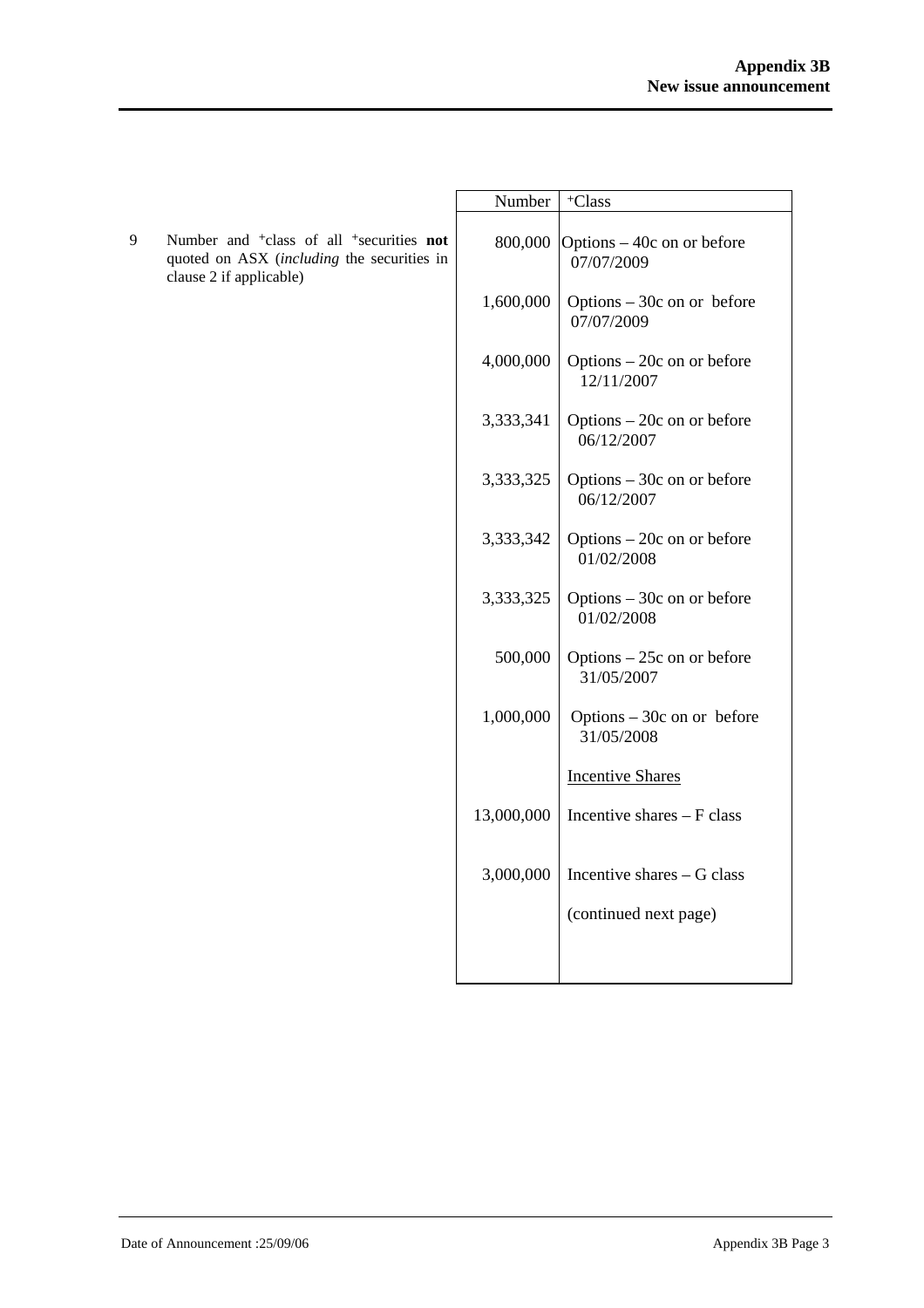| 9  |                                                                                                       | Number     | <sup>+</sup> Class                                         |
|----|-------------------------------------------------------------------------------------------------------|------------|------------------------------------------------------------|
|    |                                                                                                       |            |                                                            |
|    |                                                                                                       |            | <b>Incentive Options</b>                                   |
|    |                                                                                                       | 3,333,334  | Options 20c, 3 years from<br>date of issue                 |
|    |                                                                                                       | 3,333,333  | Options $-30c$ , 3 years from<br>date of issue             |
|    |                                                                                                       | 2,000,000  | Options $-40c$ expiring<br>31/07/2008                      |
|    |                                                                                                       | 2,000,000  | Options $-50c$ expiring<br>31/07/2008                      |
|    |                                                                                                       |            |                                                            |
|    |                                                                                                       | 100,000    | Employee Incentive options<br>$-30c$ expiring $24/03/2008$ |
|    |                                                                                                       | 400,000    | Employee Incentive options<br>$-40c$ expiring 02/04/2007   |
|    |                                                                                                       |            |                                                            |
| 10 | Dividend policy (in the case of a trust, distribution<br>policy) on the increased capital (interests) | dividends. | There are currently no plans to pay any                    |

# **Part 2 - Bonus issue or pro rata issue**

| 11 | Is security holder approval required?                                                                                   | N/A |
|----|-------------------------------------------------------------------------------------------------------------------------|-----|
| 12 | Is the issue renounceable or non-renounceable?                                                                          | N/A |
| 13 | Ratio in which the <sup>+</sup> securities will be offered                                                              | N/A |
| 14 | <sup>+</sup> Class of <sup>+</sup> securities to which the offer relates                                                | N/A |
| 15 | <sup>+</sup> Record date to determine entitlements                                                                      | N/A |
| 16 | different<br>Will<br>holdings<br>registers<br>(or<br>on<br>subregisters) be aggregated for calculating<br>entitlements? | N/A |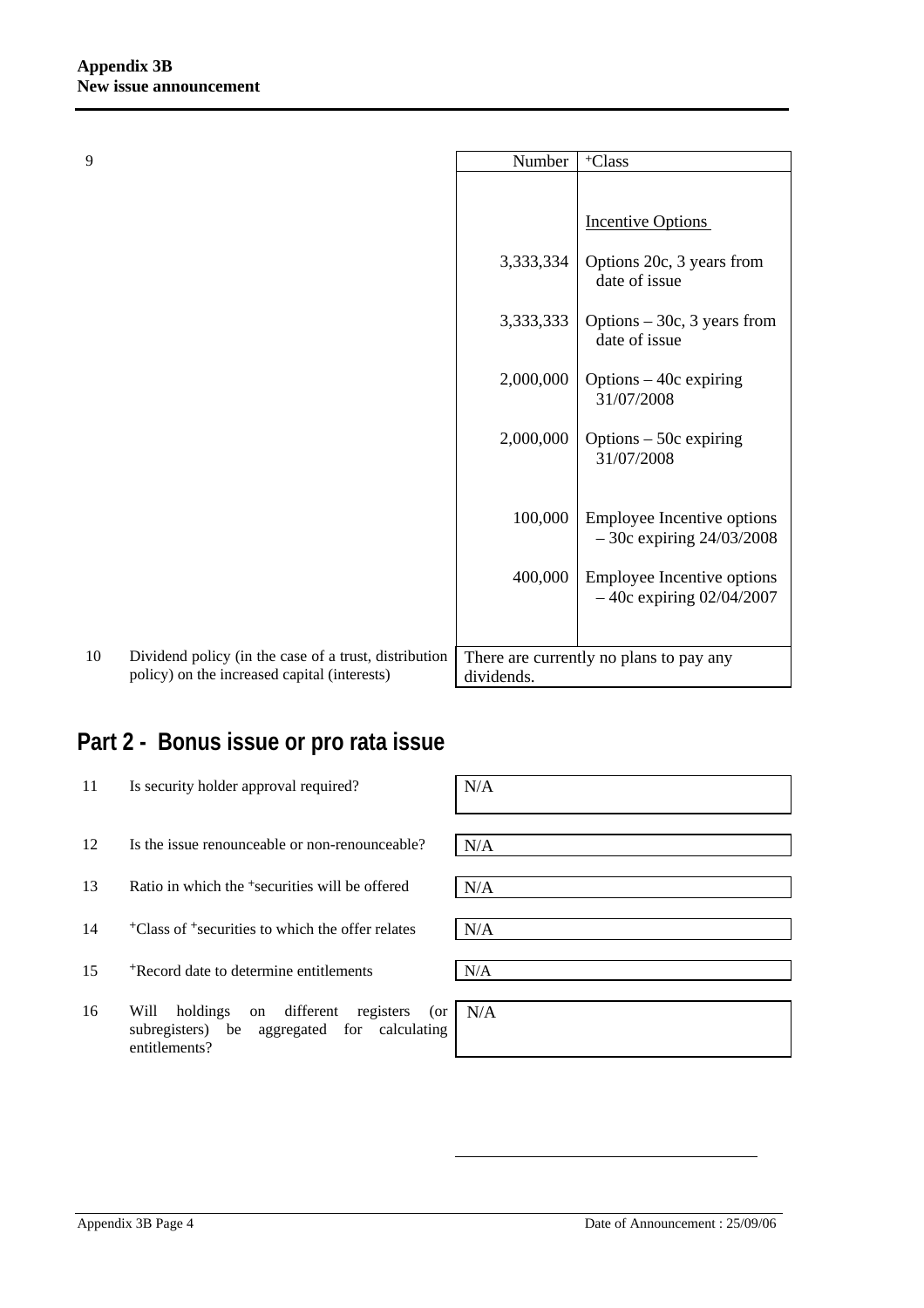18 Names of countries in which the entity has <sup>+</sup>security holders who will **not** be sent new issue documents Note: Security holders must be told how their entitlements are to be dealt with. Cross reference: rule 7.7. N/A 19 Closing date for receipt of acceptances or renunciations  $N/A$ 20 Names of any underwriters  $N/A$ 

- 21 Amount of any underwriting fee or commission  $N/A$
- 22 Names of any brokers to the issue  $N/A$
- 23 Fee or commission payable to the broker to the issue  $N/A$
- 24 Amount of any handling fee payable to brokers who lodge acceptances or renunciations on behalf of <sup>+</sup>security holders
- 25 If the issue is contingent on +security holders' approval, the date of the meeting
- 26 Date entitlement and acceptance form and prospectus or Product Disclosure Statement will be sent to persons entitled
- 27 If the entity has issued options, and the terms entitle option holders to participate on exercise, the date on which notices will be sent to option holders
- 28 Date rights trading will begin (if applicable)  $N/A$
- 29 Date rights trading will end (if applicable)  $N/A$
- 30 How do +security holders sell their entitlements *in full* through a broker? N/A
- 31 How do +security holders sell *part* of their entitlements through a broker and accept for the balance? N/A

17 Policy for deciding entitlements in relation to fractions  $N/A$ 

N/A

N/A

N/A

N/A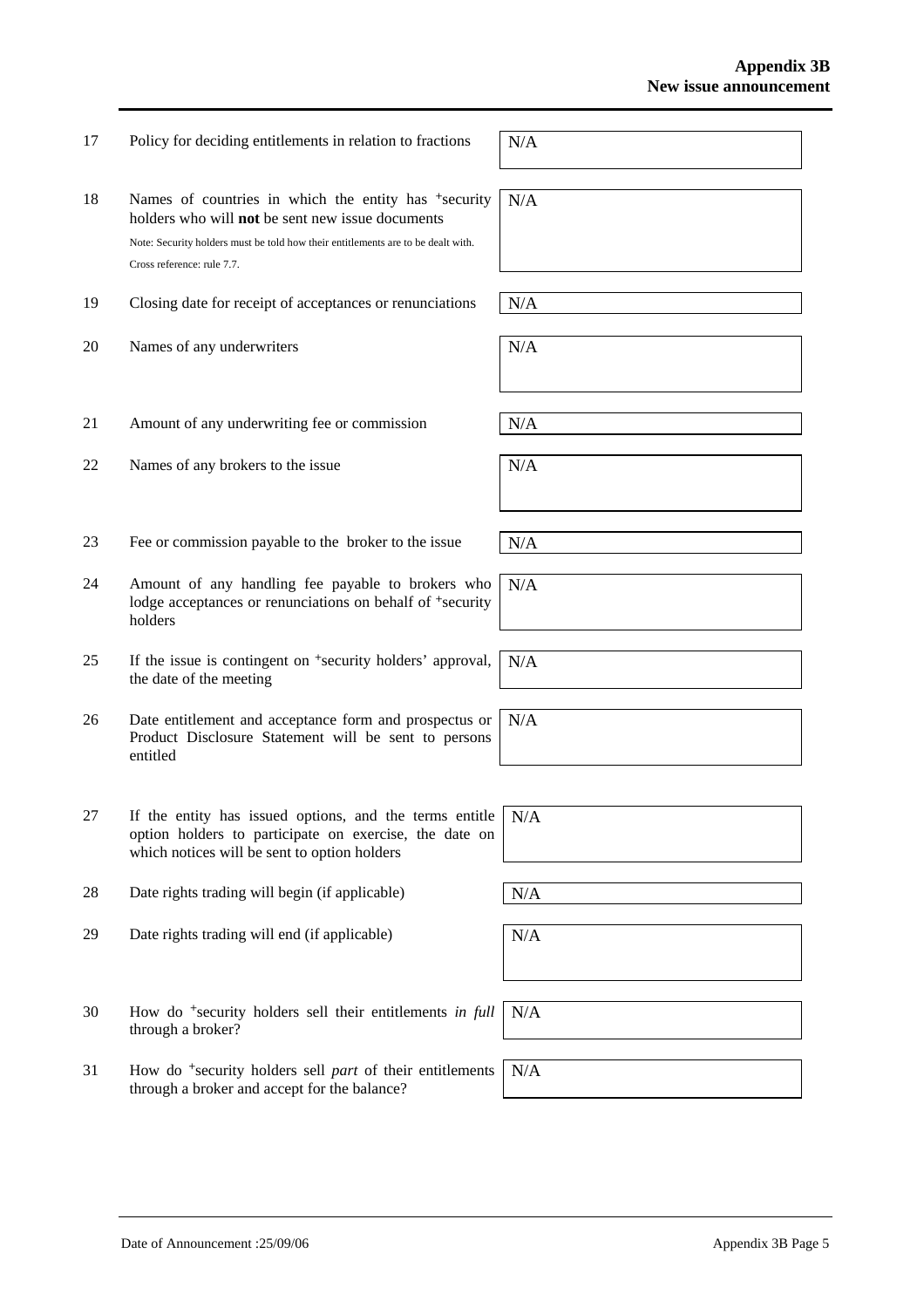- 32 How do +security holders dispose of their entitlements (except by sale through a broker)? N/A
- $33$  +Despatch date  $N/A$

## **Part 3 - Quotation of securities**

*You need only complete this section if you are applying for quotation of securities* 

34 Type of securities (*tick one*)



(a) Securities described in Part 1



√

#### (b) All other securities

Example: restricted securities at the end of the escrowed period, partly paid securities that become fully paid, employee incentive share securities when restriction ends, securities issued on expiry or conversion of convertible securities

### **Entities that have ticked box 34(a)**

#### **Additional securities forming a new class of securities**

*Tick to indicate you are providing the information or documents*

35 If the +securities are +equity securities, the names of the 20 largest holders of the additional <sup>+</sup>securities, and the number and percentage of additional <sup>+</sup>securities held by those holders

36 If the +securities are +equity securities, a distribution schedule of the additional +securities setting out the number of holders in the categories  $1 - 1,000$ 1,001 - 5,000 5,001 - 10,000 10,001 - 100,000 100,001 and over

37 A copy of any trust deed for the additional +securities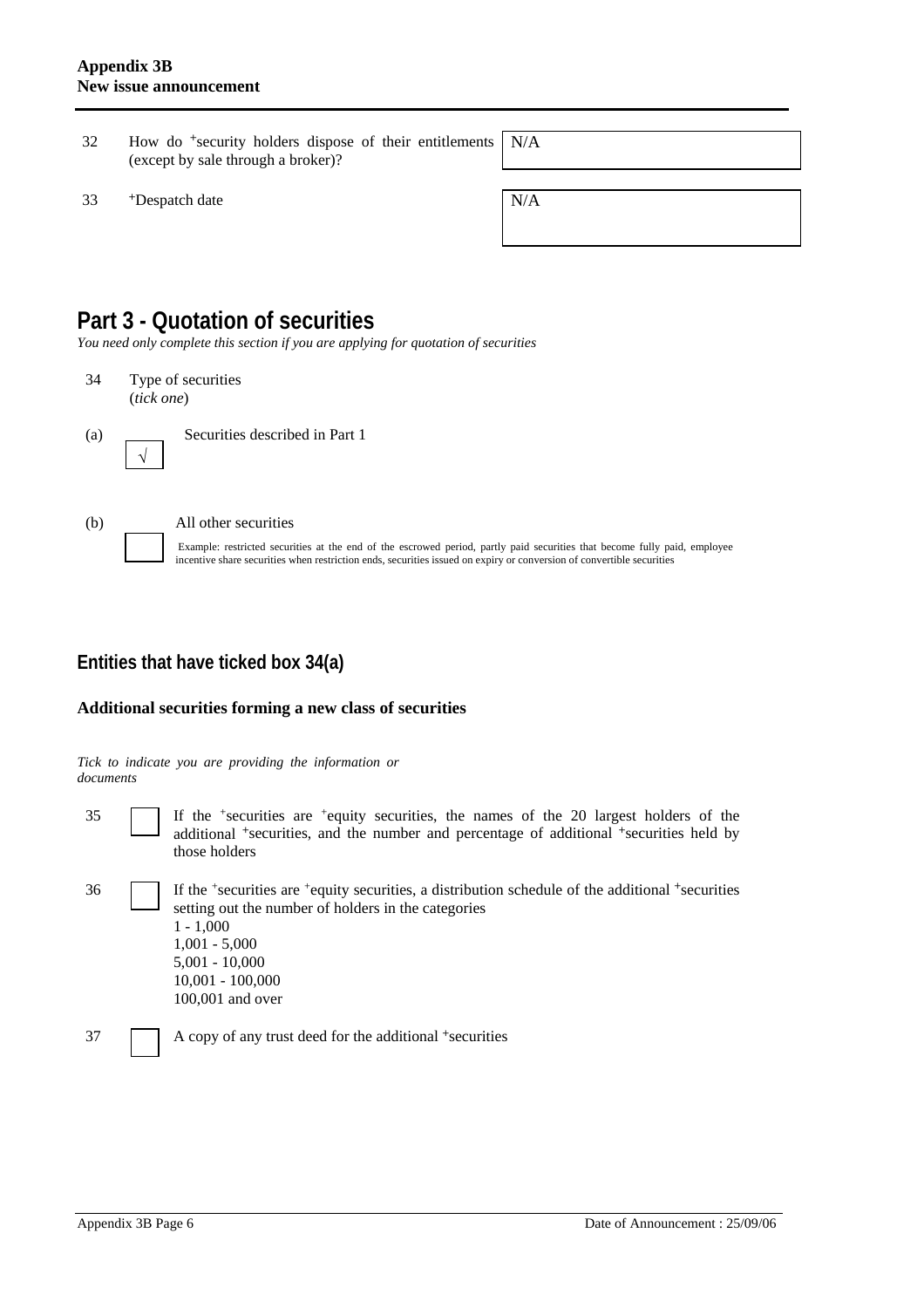### **Entities that have ticked box 34(b)**

| 38 | Number of securities for which <sup>+</sup> quotation is sought                                                                                                                                                                                                                                                                                                                     | N/A    |
|----|-------------------------------------------------------------------------------------------------------------------------------------------------------------------------------------------------------------------------------------------------------------------------------------------------------------------------------------------------------------------------------------|--------|
| 39 | Class of <sup>+</sup> securities for which quotation is sought                                                                                                                                                                                                                                                                                                                      | N/A    |
| 40 | Do the <sup>+</sup> securities rank equally in all respects from the<br>date of allotment with an existing <sup>+</sup> class of quoted<br><sup>+</sup> securities?                                                                                                                                                                                                                 | N/A    |
|    | If the additional securities do not rank equally, please<br>state:<br>the date from which they do<br>the extent to which they participate for the next<br>$\bullet$<br>dividend, (in the case of a trust, distribution) or<br>interest payment<br>the extent to which they do not rank equally, other<br>than in relation to the next dividend, distribution<br>or interest payment |        |
| 41 | Reason for request for quotation now                                                                                                                                                                                                                                                                                                                                                | N/A    |
|    | Example: In the case of restricted securities, end of restriction period                                                                                                                                                                                                                                                                                                            |        |
|    | (if issued upon conversion of another security, clearly<br>identify that other security)                                                                                                                                                                                                                                                                                            |        |
|    |                                                                                                                                                                                                                                                                                                                                                                                     | $\sim$ |

Number | <sup>+</sup>Class 42 Number and <sup>+</sup>class of all <sup>+</sup>securities quoted on ASX (*including* the securities in clause 38)

#### **Quotation agreement**

- <sup>+</sup>Quotation of our additional <sup>+</sup>securities is in ASX's absolute discretion. ASX may quote the <sup>+</sup>securities on any conditions it decides.
- 2 We warrant the following to ASX.
	- The issue of the +securities to be quoted complies with the law and is not for an illegal purpose.
	- There is no reason why those +securities should not be granted +quotation.
	- An offer of the <sup>+</sup>securities for sale within 12 months after their issue will not require disclosure under section 707(3) or section 1012C(6) of the Corporations Act.

Note: An entity may need to obtain appropriate warranties from subscribers for the securities in order to be able to give this warranty